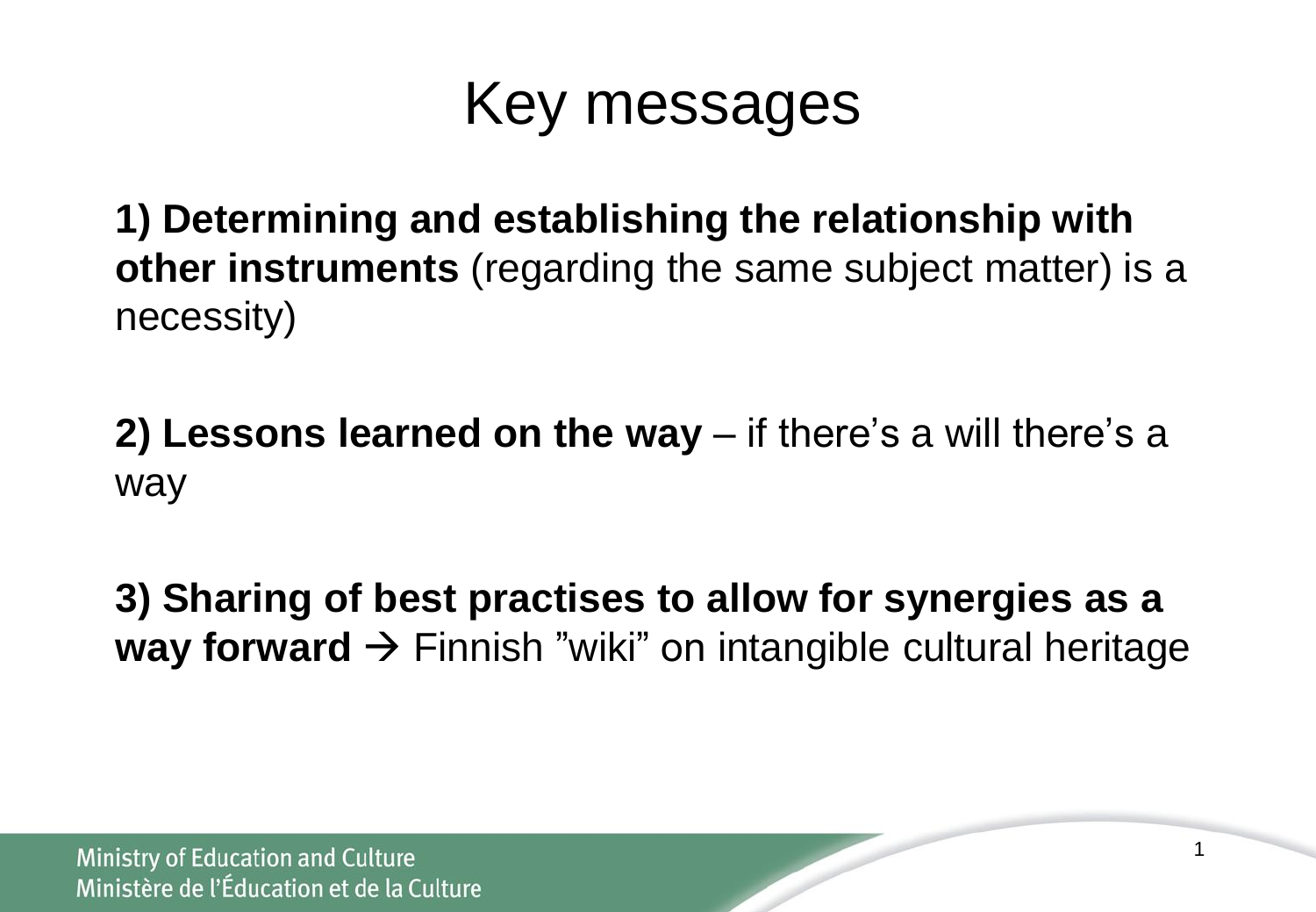Relationship with Other International Instruments

- **Vienna Convention on the Law of Treaties, 1969**
	- Art. 30: APPLICATION OF SUCCESSIVE TREATIES RELATING TO THE **SAME SUBJECT-MATTER**; art. 41: agreements to modify multilateral treaties
	- Interpretation rules
- **International treaties** are normally based on establishing minimum protection given to subject matter from other contracting parties  $=$  "National" treatment (No less favourable)
	- treaties are never directly applicable they require implementation, and ratification/accession and enforcement
- **The INSTRUMENT could also be guidelines/interpretation rules for the national context in Member States**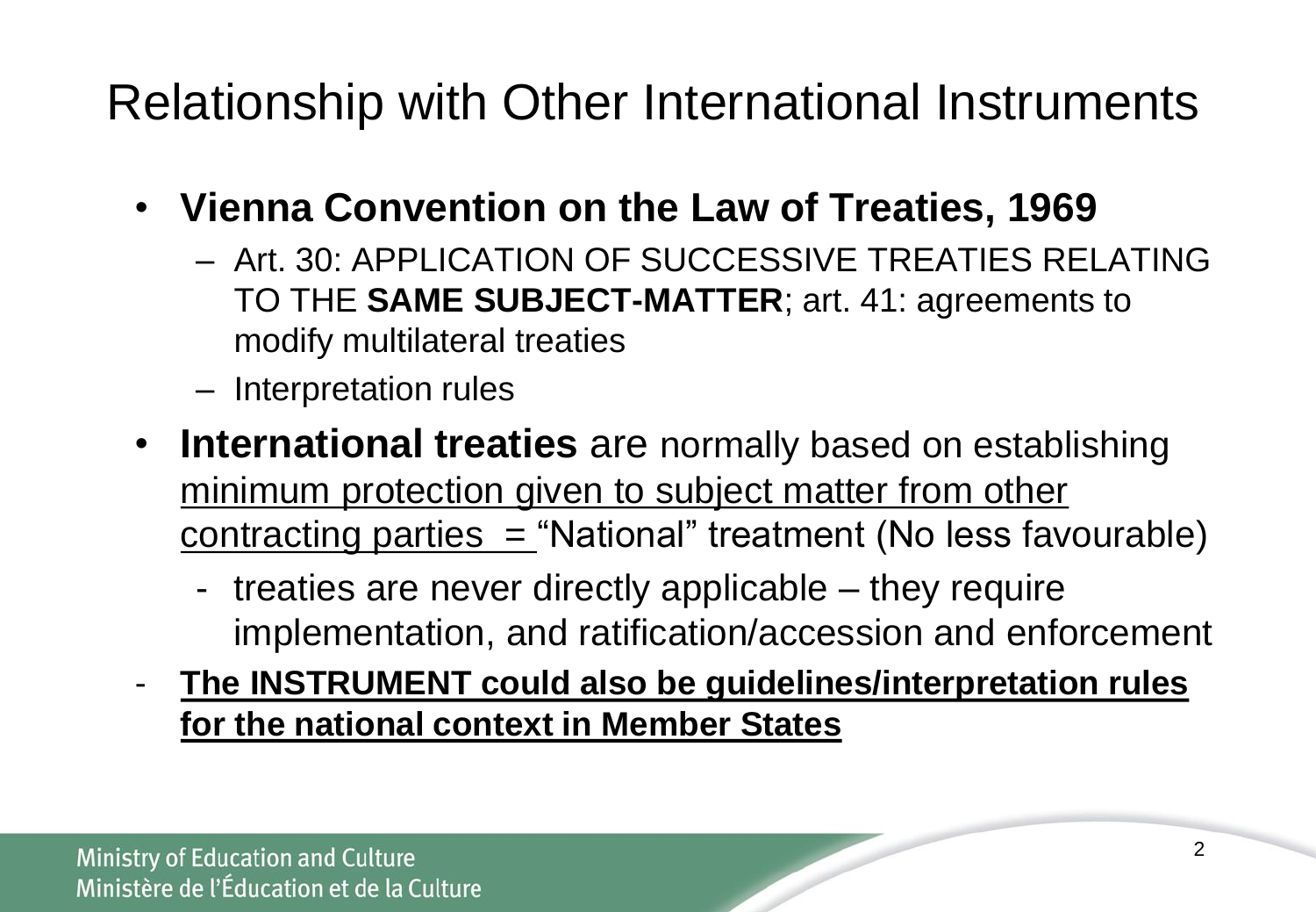## Other International Conventions relating to Traditional Knowledge

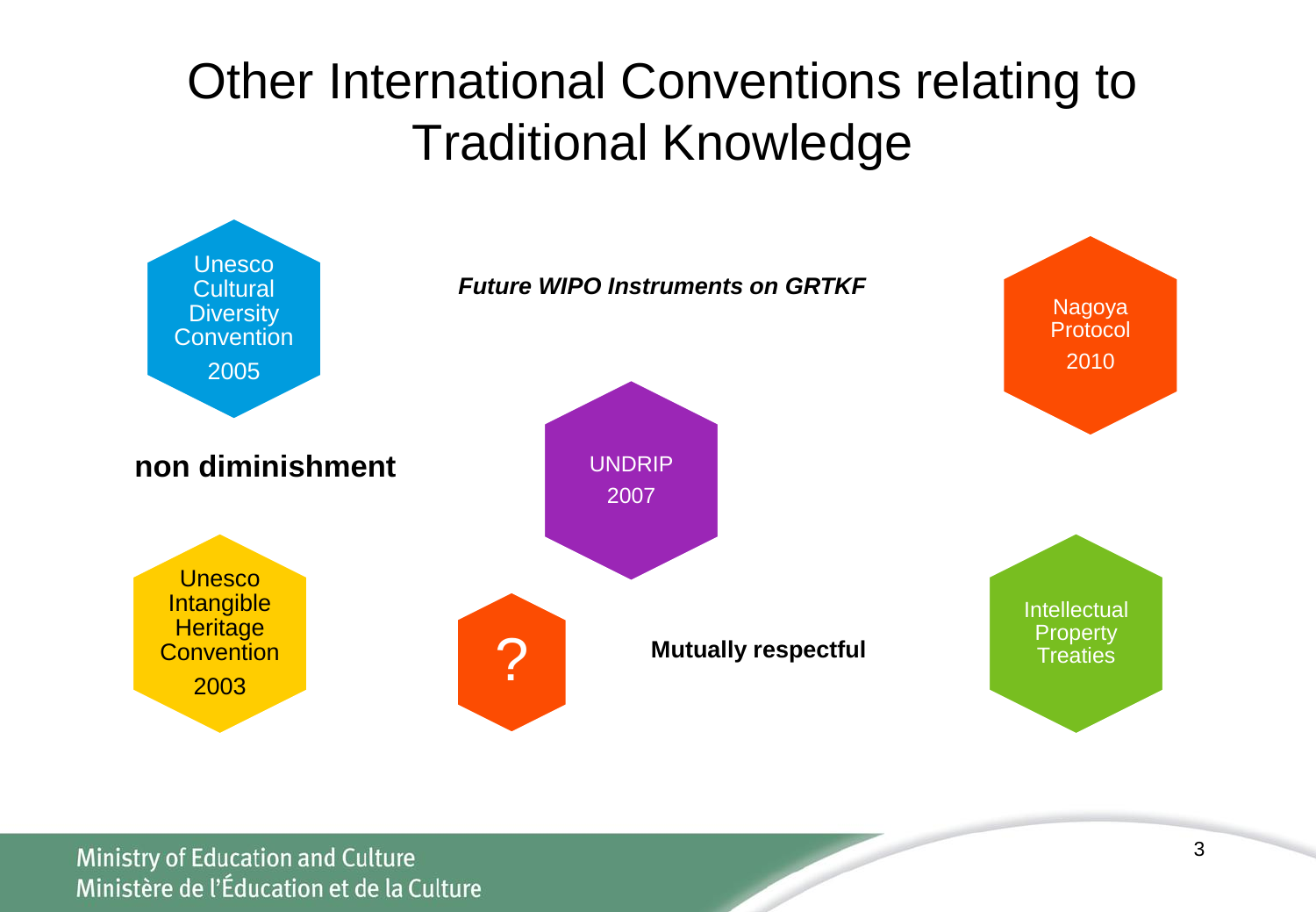## *"Le context est plus fort que le concept" …where competing approaches meet*

- Nagoya Protocol of the CBD
	- "…contributing to the conservation of biological diversity…"
	- Method: The Sami people to gather a database?
- Unesco Conventions on Cultural Diversity and Intangible Cultural **Heritage** 
	- "… to promote diversity of cultural expressions, including traditional cultural expressions, …"
	- the Finnish Wiki to gather and map cultural heritage in a modern and transparent way
- ALL have sustainable development goals IP should have similar *"Nothing in this Convention may be interpreted as: (b) affecting the rights and obligations of States Parties deriving from any international instrument relating to intellectual property rights or to the use of biological and ecological resources to which they are parties."*